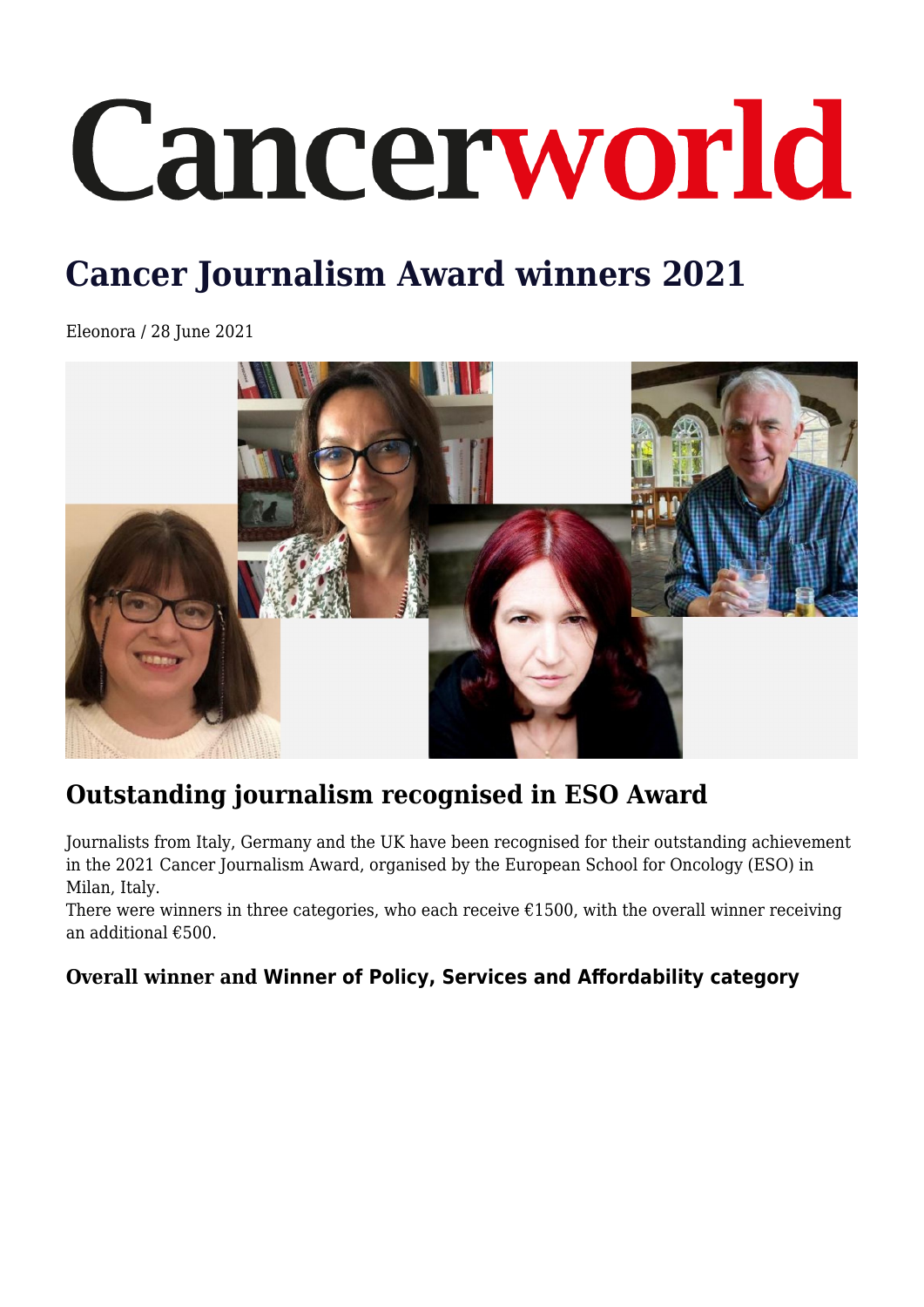

The overall winners were freelance science journalists Valentina Murelli and Maria Cristina Valsecchi from Italy, who jointly researched and wrote a piece on fertility issues for women receiving treatment for cancer – an issue, the judges said, that deserved the detailed and sympathetic focus that the authors provided.

The winners said: "It's a great honour for us to receive such a prestigious award, especially because it acknowledges the importance of the topic we wrote about, preservation of fertility for women with a cancer. We believe that it's a field where information can make a difference in life."

Their article appeared on the "Eva – Sapere è potere", a new website about reproductive health: [https://evasaperepotere.wordpress.com/2021/03/29/tumori-femminili-e-preservazione-della-fertilita-s](https://cancerworld.net/_wp_link_placeholder) [i-puo-fare-o-no/](https://cancerworld.net/_wp_link_placeholder)

#### **Winner of Prevention and Treatment category**



The winner of the Prevention and Treatment

category was Katharina Nickoleit from Germany, for her radio report on cancer in Africa. The piece explored the precarious health systems in African countries, covering issues of prevention, vaccination, availability of affordable medicines, a shortage of doctors and lack of diagnostic